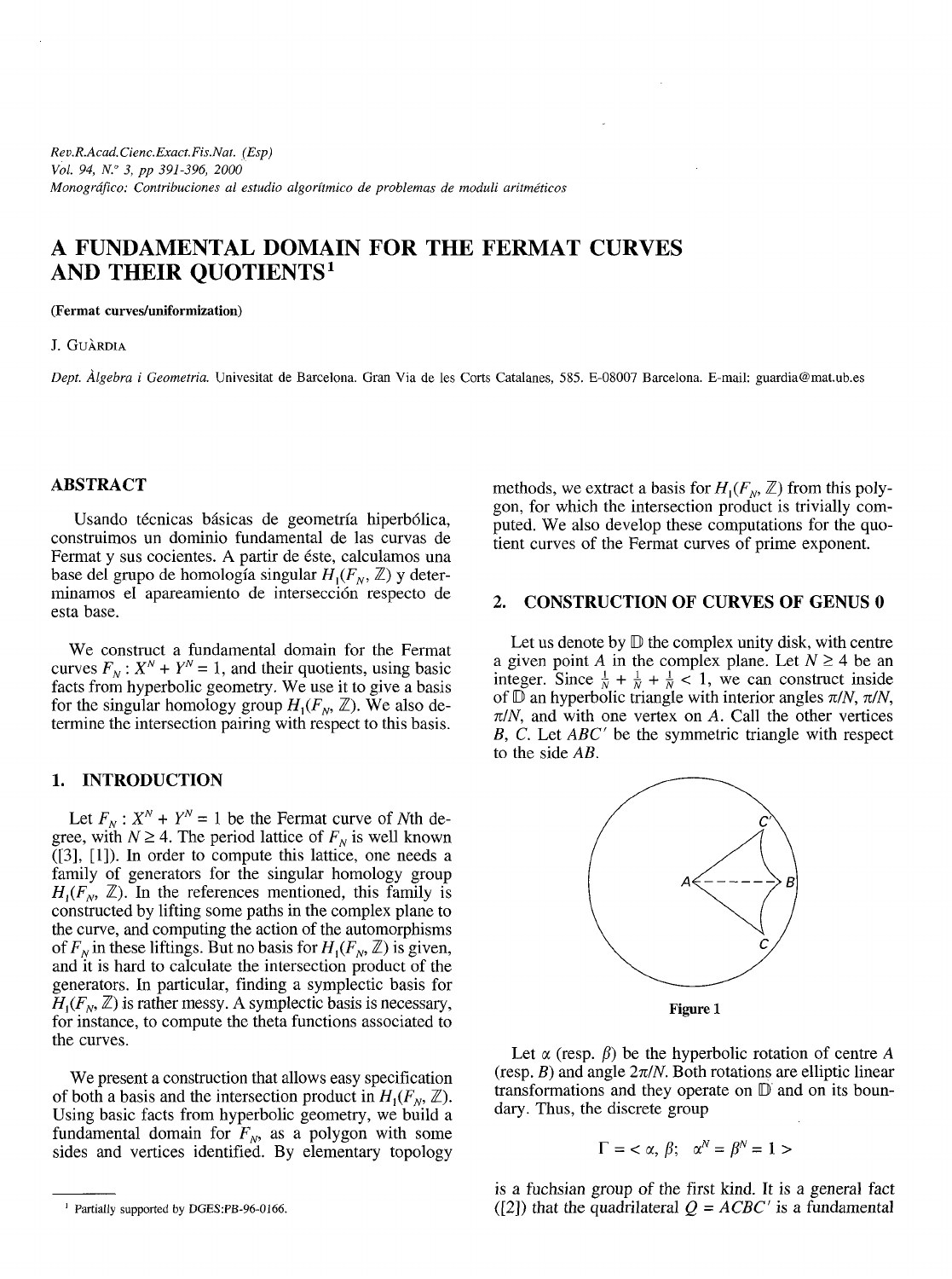domain for the action of  $\Gamma$  on  $\mathbb D$ . As none of the vertices of Q is on the boundary of  $D$ , the quotient  $C = \Gamma \backslash D$  is a compact and connected Riemann surface. On *6,* the orientated sides of *Q* are identified in the following way:

$$
AC \stackrel{\alpha}{\sim} AC', \quad BC \stackrel{\beta}{\sim} BC'.
$$

We have 2 inequivalent sides, and 3 inequivalent vertices. Hence

$$
\chi(\mathcal{C}) = 1 - 2 + 3 = 2
$$
,  $g(\mathcal{C}) = 0$ .

We now construct two new curves of genus 0, as coverings of  $C$ . Consider the group homomorphism

$$
\Gamma \xrightarrow{\phi_A} \mathbb{Z}/N\mathbb{Z}
$$

$$
\alpha \longrightarrow 1
$$

$$
\beta \longrightarrow 0.
$$

The kernel of  $\phi_A$  is  $\Gamma_A = \langle \beta, D\Gamma \rangle$ , where  $D\Gamma$  is the commutator subgroup of F. A fundamental domain for the action of  $\Gamma_A$  on  $\mathbb D$  is

$$
P_A = \bigcup_{i=0}^{N-1} \alpha^i(Q),
$$

which is a hyperbolic regular polygon with *2N* sides and interior angles equal to  $\pi/N$ . The vertices of this polygon are the points  $B_i = \alpha^{i}(B)$  and  $C_i = \alpha^{i}(C)$ . We enumerate the sides of the polygon from 0 to *2N -* 1 counterclockwise, starting from  $\overline{C_0B_0}$ .



**Figure 2**

We will denote by  $\beta_i$  the rotation of center  $B_i$  and angle  $2\pi/N$ ,  $\beta_i = \alpha^i \beta \alpha^{-i}$ . Since  $\beta_i \in \text{ker } \phi_A$ , every even side on the quotient curve  $C_A = \Gamma_A \backslash \mathbb{D}$  is identified with the next odd side and all the vertices  $C_i$  are identified:

$$
2i \sim 2i + 1, \quad i = 0, ..., N - 1,
$$
  

$$
C_0 \sim C_1 \sim \cdots \sim C_{N-1}.
$$

Hence

$$
\chi(\mathcal{C}_A) = 1 - N + (N + 1) = 2, \quad g(\mathcal{C}_A) = 0.
$$

The curve  $C_A$  is a covering of degree N of C, ramified over the points A, C. The natural projection  $C_A \rightarrow C$  maps every quadrilateral  $Q_i = \alpha^i(Q)$  onto the original quadrilateral Q. The group of automorphisms of  $C_A$  over C is  $H_A = \Gamma / \Gamma_A = \langle \overline{\alpha} \rangle$ , which is cyclic of order *N*.

We can mimic the construction of  $\mathcal{C}_A$ , interchanging the roles of  $\alpha$  and  $\beta$ . We obtain a new curve  $\mathcal{C}_B$  of genus 0, corresponding to the fuchsian group  $\Gamma_B = \langle \alpha, D\Gamma \rangle$ . A fundamental domain is composed by the quadrilaterals  $Q^j = \beta^j(Q)$ . The group of automorphisms of  $\mathcal{C}_B$  over  $\mathcal{C}$  is  $H_B = \Gamma/\Gamma_B = \langle \overline{\beta} \rangle.$ 

Since the genus of  $C_A$  is 0, there exists a  $\Gamma_A$ -automorphic function establishing an analytic isomorphism between  $\mathcal{C}_A$  and  $\mathbb{P}^1(\mathbb{C})$ . Let us call this function *X*. We assume *X* normalized to satisfy  $X(A) = 0$ ,  $X(B) = 1$ ,  $X(C) = \infty$ . We have an isomorphism between the function field of  $C_A$ ,  $\mathbb{C}(\mathcal{C}_A)$ , and  $\mathbb{C}(X)$ . Similarly, we can find a  $\Gamma_B$ -automorphic function *Y* establishing an analytic isomorphism between  $\mathcal{C}_B$  and  $\mathbb{P}^1(\mathbb{C})$ , with  $Y(A) = 1$ ,  $Y(B) = 0$ ,  $Y(C) = \infty$ and  $\mathbb{C}(\mathcal{C}_B) \simeq \mathbb{C}(Y)$ .

**Proposition 2.1.** For some r,  $s \in \mathbb{Z}$  coprime with N, we have

$$
X \circ \alpha = e^{2\pi r/N} X, \quad Y \circ \alpha = e^{2\pi s/N} Y.
$$

*Proof.* The zeroes and poles of  $X \circ \alpha$  coincide with those of *X*, because  $\alpha(A) = A$  and  $\alpha(C) = C'$ , which are identified on  $C_A$ . Hence,  $C_A$  being compact, the quotient  $X(\alpha(z))/X(z)$  is a constant function k. We obtain

$$
X(\alpha'(z))=k^iX(z).
$$

For  $i = N$  the last inequality tells us that k is a N-root of unity. If  $k^j = 1$  for some  $j < N$ , we would have  $X \circ \alpha^j = X$ . As X is bijective, that would imply that  $\alpha^{j} = 1$ , which is not possible. The second equality is proved in the same way.  $\Box$ 

**Corollary 2.2.**  $\mathbb{C}(\mathcal{C}_A) = \mathbb{C}(X^N) = \mathbb{C}(Y^N)$ .

*Proof.* We have

$$
X^N \circ \alpha = X^N, \quad Y^N \circ \beta = Y^N,
$$

and hence both functions are invariant under the action of  $\Gamma$ . Thus,  $\mathbb{C}(X^N) \subseteq \mathbb{C}(\mathcal{C}) \subseteq \mathbb{C}(\mathcal{C}_A) = \mathbb{C}(X)$ ,  $\mathbb{C}(Y^N) \subseteq$  $\subseteq \mathbb{C}(\mathcal{C}) \subseteq \mathbb{C}(\mathcal{C}_R) = \mathbb{C}(Y)$ . Counting degrees, we obtain the equalities.  $\Box$ 

**Proposition 2.3.** For any  $z \in C$ ,

$$
X^N(z) + Y^N(z) = 1.
$$

*Proof.* The functions  $X^N$  and  $1 - Y^N$  have the same zeroes and the same poles over  $C$ , and therefore their quotient is constant. Evaluating this quotient on the point *B* we see that its value is equal to 1.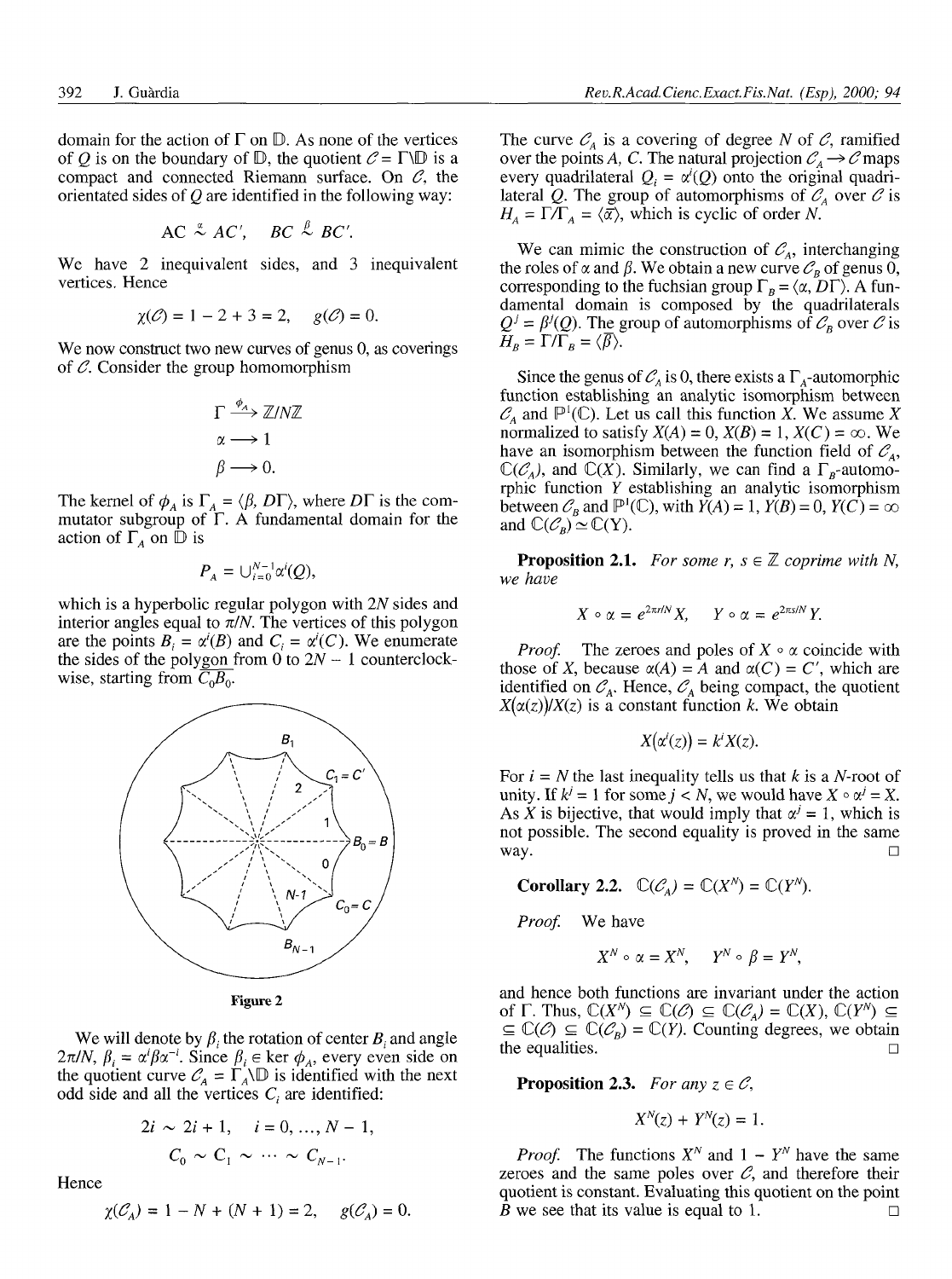#### **3. UNIFORMIZATION OF THE FERMAT CURVES**

We define the group homomorphism

$$
\Gamma \xrightarrow{\phi} \mathbb{Z}/N\mathbb{Z} \times \mathbb{Z}/N\mathbb{Z}
$$

$$
\alpha \longrightarrow (1, 0)
$$

$$
\beta \longrightarrow (0, 1),
$$

whose kernel is  $\Gamma_N = D\Gamma$ . We will see that the quotient curve,  $C_N = D\Gamma\setminus \vec{D}$  is a model for the Fermat curve of degree N. Let  $H_N = \Gamma/D\Gamma$  be the group of automorphisms of  $\mathcal{C}_N$  over  $\mathcal{C}$ . We can take as representatives of the classes in  $H_N$  the elements  $\{\beta_i^j \alpha^i\}_{i,j=1}^N$ . With this selection, the polygon

$$
P=\bigcup_{i,j=0}^{N-1}(\beta^j_i\alpha^i)(Q)
$$

is a fundamental domain for the Riemann surface  $\mathcal{C}_{N}$ .

We will now introduce some notation. From now on, we will consider all indices as integers modulus *N.* Put  $Q_{i,j} = \beta_i^j \alpha_i(Q) = \beta_i^j(Q_i) = \alpha^i(Q^j)$ . For every  $i \in \{0, 1, ..., N-1\}$ , the quadrilaterals  $Q_{i,0}, Q_{i,1}, ..., Q_{i,N-1}$  form a 2W-sided regular polygon *T¡,* centered on the point *B¡.* We label its vertices  $C_{i,j}$ , starting from the point A and moving counterclockwise, so that  $\overline{C}_{i,2j} = \beta_i^j(\overline{A})$ ,  $C_{i,2j+1} = \beta_i^j(C_i)$ . Note that, under the natural projection  $\mathcal{C}_N \rightarrow \mathcal{C}$ , the points  $C_{i, 2i}$  map to the point A, and the points  $C_{i, 2i+1}$  map to C. Finally, we denote by  $b_{i,j}$  the side of  $Q^i$  which goes from the point  $C_{i,j}$  to the point  $C_{i,j+1}$ . With this notation, the boundary of the polygon *P* is described by the sides  $b_{0,1}, b_{0,2}, \ldots, b_{0,N-2}, b_{1,1}, \ldots, b_{N-1,N-2}$ . The case  $N = 5$  is sketched in figure 3.



**Proposition 3.1.** The genus of  $\mathcal{C}_N$  is  $(N-1)(N-2)/2$ .

*Proof.* Let us analyze the identifications of the sides and vertices of *P* on  $\mathcal{C}_N$ . We have

$$
\alpha \beta_i^j \alpha^{-1} \beta_i^{-j} (b_{i, 2j-1}) = \beta_{i+1}^j \beta_i^{-j} (b_{i, 2j-1}) = \beta_{i+1}^j (b_{i+1, 0}) = b_{i+1, 2j}^{-1}.
$$

Hence

$$
b_{i, 2j-1} \sim b_{i+1, 2j}^{-1}
$$
,  $i = 0, ..., N - 1$ ,  $j = 1, ..., N - 2$ .

In the same way,

$$
C_{0,2j} \sim C_{2,2j} \sim \cdots \sim C_{N-1,2j}, \quad j = 1, ..., N-1
$$
  

$$
C_{i,1} \sim C_{i+1,3} \sim C_{i+2,5} \sim \cdots C_{i+N-1,2N-3}, \quad i = 0, ..., N-1.
$$

Therefore

$$
\chi(\mathcal{C}_N) = 1 - N(N - 1) + 2N - 1 = -N^2 - 3N,
$$
  
and  $g(\mathcal{C}_N) = (N - 1)(N - 2)/2.$ 

**Proposition 3.2.** The curve  $C_N$  is a model of the Fer*mat curve of degree N.*

*Proof.* By proposition 2.3, it is enough to see that  $\mathbb{C}(\mathcal{C}_N) = \mathbb{C}(X, Y)$ . The functions X and Y are  $\Gamma_N$ -automorphic, because  $\Gamma_N \subset \Gamma_A \cap \Gamma_B$ . This gives the inclusion  $\mathbb{C}(X,Y) \subset \mathbb{C}(\mathcal{C}_N)$ . The polynomial  $Y^N + (X^N - 1)$  is irreducible in  $\mathbb{C}[X][Y]$  (because it is  $(X - 1)$ -Eisenstein), and thus  $[\mathbb{C}(X, Y) : \mathbb{C}(X)] = N$ , which implies the desired equality.  $\Box$ 

### **4.** A BASIS FOR  $H_1(F_\text{N}, \mathbb{Z})$

In this section we will find a basis for  $H_1(F_N, \mathbb{Z})$ . For every *i*, *j*, choose a path  $\ell_{i, 2j + 1}$  joining the middle points of the sides  $b_{i, 2j+1}$ ,  $b_{i+1, 2j+2}$  of the fundamental domain we have found for  $F<sub>N</sub>$  in the last section. Our result is based on the following lemma:

**Lemma 4.1.** *Assume that S is a compact connected surface, given as a polygon P, with 2r-sides identified by pairs [a¡, b¡], but with vertices not necessarily identified.* Let  $l_i$  be a path joining the middle points of the sides  $a_i$ *and b¡, passing through the interior of the polygon. Then, the first homology group*  $H_1(S, \mathbb{Z})$  *is generated by the*  $classes$  of  $l_1, ..., l_r$ .

*Proof.* It is very well-known that with a finite number of elementary transformations, we can pass from the original polygon *P* to a new polygon *Q* with all vertices identified and the border given by

Figure 3 
$$
c_1 c_2 c_1^{-1} c_2^{-1} \cdots c_s c_{g+1} c_g^{-1} c_{g+1}^{-1} b_1 b_1 \cdots b_n b_n.
$$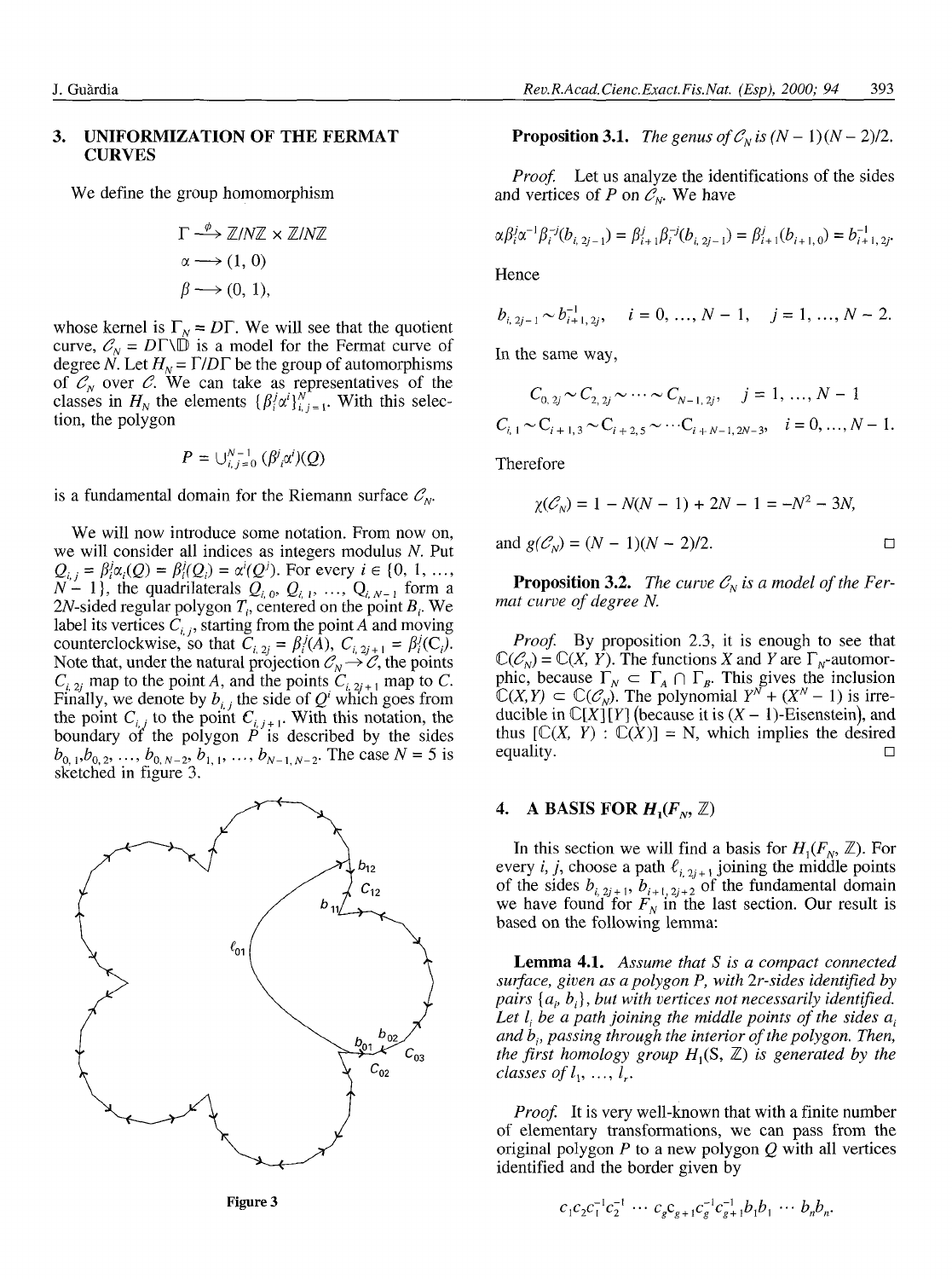In order to prove the lemma, we will see that:

- *a)* The result is true for the polygon *P* if and only if it is true for the polygon *Q.*
- *b)* The result is true for the polygon *Q.*

We begin by part *b).* It is well-known that the classes of the sides  $\langle c_1, ..., c_g, b_1, ..., b_n \rangle$  of the polygon *Q* generate  $H_1(S, \mathbb{Z})$ . Let us consider the path  $l_1$  (resp.  $l_2$ ) joining the middle points of  $c_1$  and  $c_1^{-1}$  (resp.  $c_2$  and  $c_2^{-1}$ ). It is evident that  $l_1$  is homotopic to  $c_2$  and that  $l_2$  is homotopic to  $c_1$ , so that we can replace  $c_1$ ,  $c_2$  by  $l_1$ ,  $l_2$  in the list of generators of  $H_1(S, \mathbb{Z})$ . In the same way, the path  $l'_i$  joining the middle points of the consecutive sides *b¡* and *b¡* is homotopic to any of these sides, so that we can also replace  $b_i$  by  $l'_i$ .

Let us now proof part *a).* We know that the classes of the sides of the polygon *P* generate the full homology group  $H_1(S, \mathbb{Z})$ . In passing from P to the polygon Q we make a finite number of elementary transformation of one of the following four types:

- *al)* Cancel two consecutive sides of the first kind  $(i.e., of type  $aa^{-1}$ ).$
- *a2)* Transform two different vertices into equivalent vertices.
- *a3)* Transform two sides of the second kind (i.e., of type *ad)* into consecutive sides.
- *a4)* Transform a couple of pairs of sides of the first kind

 $\cdots a_i \cdots a_j \cdots a_i^{-1} \cdots a_i^{-1} \cdots$ 

into consecutive sides  $\cdots a_i a_j a_i^{-1} a_j^{-1}$ 

In each of these transformations, we pass from a polygon  $P_k$  to a new polygon  $P_{k+1}$ . We denote by  $l_i^k$  the paths joining the middle points of the sides of the polygon  $P_k$ . One can check that after each of these transformation, the subspaces  $\langle l_1^k, \ldots, l_r^k \rangle$  and  $\langle l_1^{k+1}, \ldots, l_s^{k+1} \rangle$  of  $H_1(S, \mathbb{Z})$  coincide, so that the lemma is true for  $P_k$  if and only if it is true for  $P_{k+1}$ . This proves *a*).

#### **Theorem 4.2.**

*a*) A basis for  $H_1(F_N, \mathbb{Z})$  is

$$
\{\ell_{0,1},\,\ell_{0,3},\,\ldots,\,\ell_{0,2N-3},\,\ell_{1,1},\,\ldots,\,\ell_{N-3,2N-3}\}.
$$

*b)* The intersection product in  $H_1(F_N, \mathbb{Z})$  is given by

$$
(\ell_{i, 2j-1}, \ell_{i, 2k-1}) = +1 \t k > j,
$$
  
\n
$$
(\ell_{i, 2j-1}, \ell_{i+1, 1}) = (\ell_{i, 2j-1}, \ell_{i+1, 3}) = \dots = (\ell_{i, 2j-1}, \ell_{i+1, 2j-1}) = 1
$$
  
\n
$$
(\ell_{i, 2j-1}, \ell_{i+1, 2j+1}) = \dots = (\ell_{i, 2j-1}, \ell_{i+1, 2N-3}) = 0
$$
  
\n
$$
(\ell_{i, 2j-1}, \ell_{i+r, 2k-1}) = 0 \t r = 2, \dots, N-2, k = 0, \dots, N-1.
$$

c)  $H_1(F_N, \mathbb{Z})$  is a cyclic  $\mathbb{Z}[\alpha, \beta]$ -module, generated by *any of the paths*  $\ell_{i,2j+1}$ *.* 

*Proof.* If we apply lemma lemma 4.1 to our case, we obtain

$$
H_1(F_N, \mathbb{Z}) = \langle \ell_{0,1}, \ell_{0,3}, \dots, \ell_{N-1, 2N-3} \rangle.
$$
 (1)

Of course, this family of generators cannot be free, because it has  $N(N - 1)$  elements, while the rank of  $H_1(F_N, \mathbb{Z})$ is  $(N - 1)(N - 2)$ . But one can check easily that the cycles

$$
\sum_{k=0}^{N-1} \alpha^{k}(\ell_{0,2j+1}) \quad j=0, ..., N-2,
$$
  

$$
\sum_{k=0}^{N-1} (\ell_{k,2j+1+k}) \quad j=0, ..., N-2,
$$

are homotopic to zero, and so we can eliminate the paths  $\ell_{N-1,2j+1}, \ell_{N-2,2j+1}$ ,  $j = 0, ..., N-2$ , from the generators (1). As the number of remaining generators coincides with the rank of  $H_1(F_N, \mathbb{Z})$ , they form a basis.

The second assertion is immediate. We will prove *c)* only for the path  $\ell_{0,1}$  but during the proof it will become evident that it is also true for any  $\ell_{i,2i+1}$ . It is evident that  $\alpha(\ell_{0,1}) = \ell_{1,2}$ . Let us compute  $\beta(\ell_{0,1})$ . Denote by  $M_{i,j}$  the middle point of the side  $b_{i,j}$ , and by  $R_{i,j}$  the center of the quadrilateral  $Q_{i,i}$ . We deform  $\ell_{0,\,1}$  to the homologous path  $\ell^{1} + \ell^{2} + \ell^{3} + \ell^{4} + \ell^{5}$ , where:

- $\ell^1$  goes from  $M_{01}$  to  $R_{01}$ ;
- $\ell^2$  goes from  $R_{01}$  to  $R_{00}$ ;
- $\ell^3$  goes from  $R_{00}$  to  $R_{10}$ ;
- $\ell^4$  goes from  $R_{10}$  to  $R_{11}$ ;
- $\ell^5$  goes from  $R_{11}$  to  $M_{12}$ .

Taking into account the identifications in the boundary of the polygon *P*, we see that  $\beta(Q_{1,0}) = Q_{1,1}$ . We apply  $\beta$ to the five preceding paths:

- $-\ell_1 = \beta(\ell^1)$  goes from  $M_{02}$  to  $R_{02}$ ;
- $-\ell_2 = \beta(\ell^2)$  goes from  $R_{02}$  to  $R_{01}$ ;
- $-\ell_3 = \beta(\ell^3)$  goes from  $R_{01}$  to  $M_{01}$ , which is identified with  $M_{12}$ , and then continues from this point to  $R_{11}$ ;
- $-\ell_4 = \beta(\ell^4)$  goes from  $R_{11}$  to  $R_{12}$ ;
- $-\ell_5 = \beta(\ell^5)$  goes from  $R_{12}$  to  $M_{14}$ .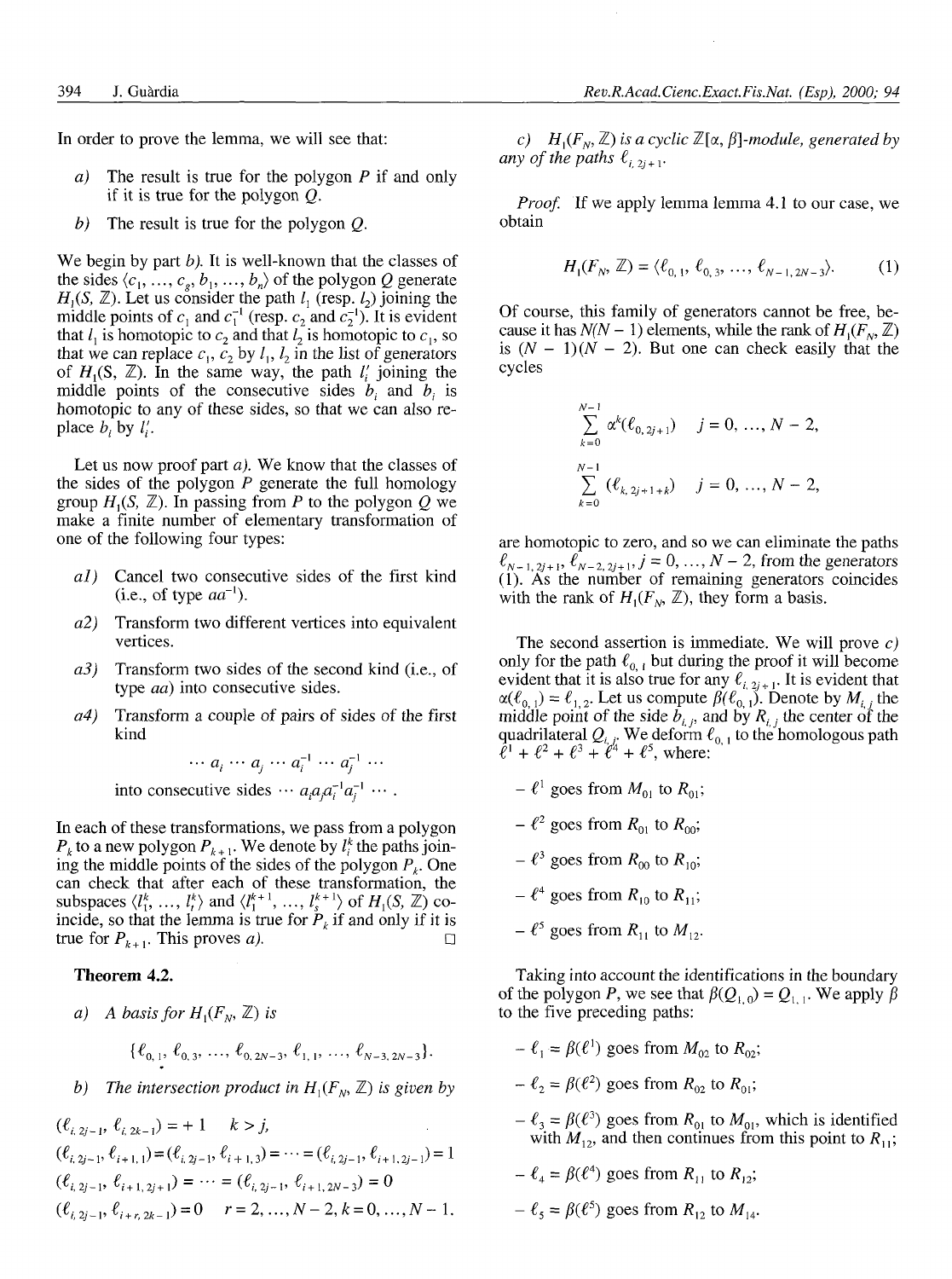

With this description of  $\beta(\ell_{0,1})$ , we can compute its intersections with the rest of the  $\ell_{i,2j+1}$  using *a*) and *b*). From these calculations one sees that

$$
\beta(\ell_{0,1}) = \ell_{1,3} - \ell_{1,1},
$$
\n
$$
\beta^2(\ell_{0,1}) = \ell_{1,5} - \ell_{1,3},
$$
\n
$$
\beta^{N-2}(\ell_{0,1}) = \ell_{1,2N-3} - \ell_{1,2N-5},
$$
\n
$$
\beta^{N-1}(\ell_{0,1}) = -\ell_{0,1}.
$$
\n(2)

Using that  $\alpha^i(\ell_{0,2j+1}) = \ell_{i,2j+1}$ , we obtain *c*).  $\Box$ 

**Remark 4.3.** *Combining equations* (2) and *theorem* 4.2 we find that the paths

$$
\alpha^i\beta^j(\ell_{0,1}), \quad i = 0, ..., N-3, \quad j = 0, ..., N-2,
$$

form also a basis for  $H_1(F_0, \mathbb{Z})$ .

Remark 4.4. With the preceding result, the computa*tion of a symplectic basis for*  $H_1(F_0, \mathbb{Z})$  *for a concrete value of N can be easily performed using the Gram-Schmidt orthogonalization process.*

### **5. QUOTIENTS OF THE FERMAT CURVE**

We have given a presentation of the Fermat curve  $\mathcal{C}_N$ as a covering of a curve *C* of genus 0. We now study subcoverings  $C_N \to C' \to C$ . As  $\text{Aut}(C_N/C) = \Gamma/D\Gamma$ , these

subcoverings correspond to subgroups  $\Gamma \supset \Gamma' \supset D\Gamma$ . We know that  $\Gamma/D\Gamma = \mathbb{Z}/N\mathbb{Z} \times \mathbb{Z}/N\mathbb{Z}$ , so that these subgroups  $\Gamma'$  must be of the form  $\Gamma_{r,s}$   $:= \langle a'\beta^s, D\Gamma \rangle$ . For instance, the subgroups  $\Gamma_{1,0}$  and  $\Gamma_{0,1}$  give rise respectively to the curves  $\mathcal{C}_B$  and  $\mathcal{C}_A$  of section 2.

In order to simplify the exposition, from now on we will suppose that  $N = p$  is a prime number. In this case, every subgroup  $\Gamma_{r,s}$  is conjugate to a subgroup  $\Gamma_{r,s}$ so that we can confine our attention to the subgroups  $\Gamma_r := \langle \alpha^r \beta, D\Gamma \rangle, r \neq 0, -1 \pmod{p}$ . We call  $C_r := \Gamma_r \backslash \mathbb{D}$ the subcovering of  $C_p/C$  corresponding to the subgroup  $\Gamma_r$ .

The subgroup  $\Gamma$ <sub>*r*</sub> is normal, since it is the kernel of the surjective map

$$
\Gamma \xrightarrow{\phi_r} \mathbb{Z}/p\mathbb{Z}
$$

$$
\alpha \longrightarrow r'
$$

$$
\beta \longrightarrow 1,
$$

where r' is such that  $rr' \equiv -1 \pmod{p}$ . Let us write  $\overline{\Gamma}_r := \Gamma_r / D \Gamma$ . From proposition 2.1 and the fact that  $[\Gamma/DT : \overline{\Gamma}_r] = p$ , we deduce that  $\mathbb{C}(X, Y)^{\Gamma_r} = \mathbb{C}(X^p, X^rY)$ . We see thus:

**Proposition 5.1.** *The curve*  $C_r = \Gamma_r \Box$  *is given by the equation*

$$
V^p = U^r(1-U),
$$

where  $U = X^N$ ,  $V = X^rY$ .

These are exactly the quotients of the Fermat curve built in  $([1])$ . We now proceed to build a fundamental domain and a basis for the homology group of these curves.

As  $\Gamma/\Gamma_r = \langle \overline{\alpha} \rangle$ , the hyperbolic polygon  $P_r = \bigcup_{i=0}^{p-1} \alpha^i(Q)$ gives a fundamental domain for the curve  $C_r$ . This coincides with the polygon  $P_A$  of section 2, but the sides and vertices of  $P_r$  are identified in a different way. One finds easily that (following the notation of section 2):

$$
2i + 1 \sim 2i + 2r + 2, \quad i = 0, ..., p - 1,
$$
  
\n
$$
B_0 \sim B_1 \sim \cdots B_{p-1},
$$
  
\n
$$
C_0 \sim C_1 \sim \cdots C_{p-1}.
$$
  
\n(3)

**Corollary 5.2.** The genus of the curve  $C_r$  is  $\frac{p-1}{2}$ .

Let  $m_i$  denote the path on  $P_r$  which joins the middle points of the sides  $2i + 1$ ,  $2i + 2r + 2$ . The same type of reasoning applied to the Fermat curve on section 4 gives now: